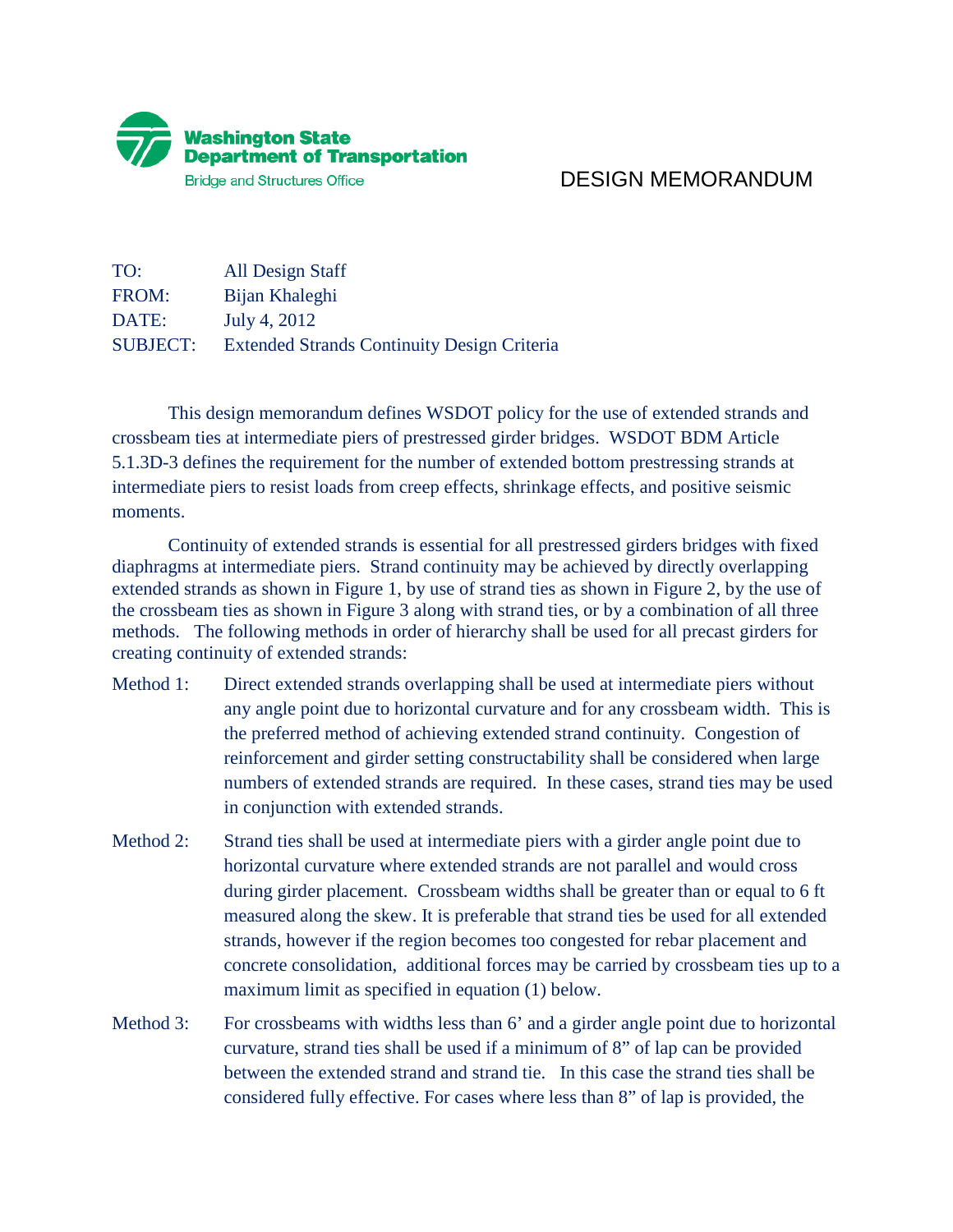effectiveness of the strand tie shall be reduced proportional to the reduction in lap. All additional forces not taken by strand ties must be carried by crossbeam ties up to the maximum limit as specified in equation (1) below. If this limit is exceeded, the geometry of the width of the crossbeam shall be increased to provide sufficient lap for the strand ties.

The area of transverse ties considered effective for strand ties development in lower crossbeam shall not exceed:

$$
A_{s} = \frac{1}{2} \frac{A_{ps} f_{py} n_{s}}{f_{ye}}
$$
 (1)

Where:

 $A_{ps}$  Area of strand ties, in<sup>2</sup>

 $n_s$  Number of extended strands that are spliced with strand and crossbeam ties

*fpy* Yield strength of extended strands, ksi

*fye* Expected yield strength of reinforcement, ksi

Two-thirds of  $A_s$  shall be placed directly below the girder and the remaining of  $A_s$  shall be placed outside the bottom flange width as shown in Figure 3.

 The size of strand ties shall be the same as the extended strands, and shall be placed at the same level and proximity of the extended strands.

## **Background**

 Extended strands at intermediate crossbeams are used to connect the ends of girders with diaphragms and resist loads from creep effects, shrinkage effects, and seismic positive moments. These strands are to be developed within the diaphragm between the two girder ends at intermediate piers. The objective of extending the strands is to ensure that the tensile force carried by the strand can be transferred to the opposite side of the diaphragm, thus ensuring an adequate tensile load path for joint forces. Extended strand that overlaps with strand from the opposite girder or use of strand ties facilitate development of strands within the diaphragm between two girder ends. It is preferable that extended strands, as shown in Figure 1, be used to the maximum extent possible. This arrangement provides the stiffest and most direct tensile load path. However for constructability, strand ties may be utilized to provide extension of the strands into the diaphragm, as shown in Figure 2. The extension is provided by a lap splice between the strand ties and the extended tensile strands. Additionally, the top of the ties in the lower crossbeam may be considered to contribute to the extension of the strand tensile force into the diaphragm, as shown in Figure 3. This force transfer takes place through non-contact lap-splice (strut and tie) action between the extended strands and the lower crossbeam ties.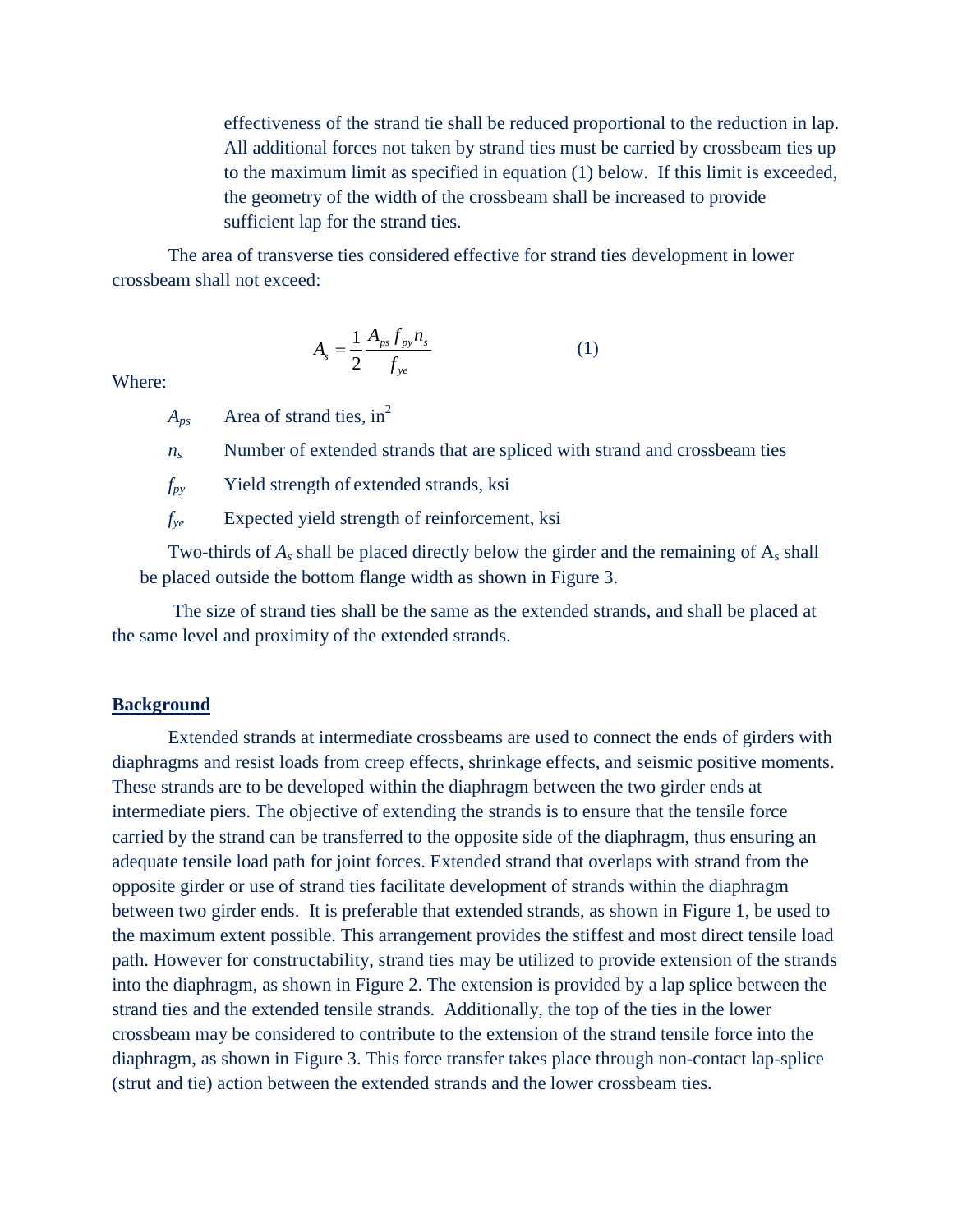Because the strand strength is much higher than that of deformed bars, strand ties are recommended. The number and the size of the strand ties shall be the same as that of the extended strands that are being developed with strand ties. Circular strand anchors of  $2\frac{3}{4}$ " $\sigma$  x 1"should be installed at 4" from the opposite girder end. Circular strand anchors are required for ease of construction. The strand extension beyond the face of strand anchors shall be limited to 1".

 The top of lower crossbeam is affected when extended strands are developed by a compressive strut forming between the strand anchors and crossbeam ties. The designer shall calculate the number of crossbeam ties as shown in Equation 1, which assumes that one half of the non-overlapping strand force is transferred from the strand anchors to the lower crossbeam ties through strut action. It is also assumed that only two-thirds of the lower crossbeam ties need to be placed directly below the girders within the width of bottom flange since the affected zone on crossbeam ties is larger than the width of bottom flange. The tie bar size may be increased to meet the design requirement but the spacing should preferably kept the same as the crossbeam stirrup spacing for ease of construction. Ties may be bundled, if necessary. The tie bar size shall not be less than the crossbeam stirrups bar size.

 If you have any questions regarding these issues, please contact Geoff Swett at 705-7157 [\(swettG@wsdot.wa.gov\)](mailto:swettG@wsdot.wa.gov) or Bijan Khaleghi at 705-7181[\(KhalegB@wsdot.wa.gov\)](mailto:KhalegB@wsdot.wa.gov)

## cc: Mark Gaines, Bridge Construction - 47354



F. Posner, Bridge and Structures – 47340